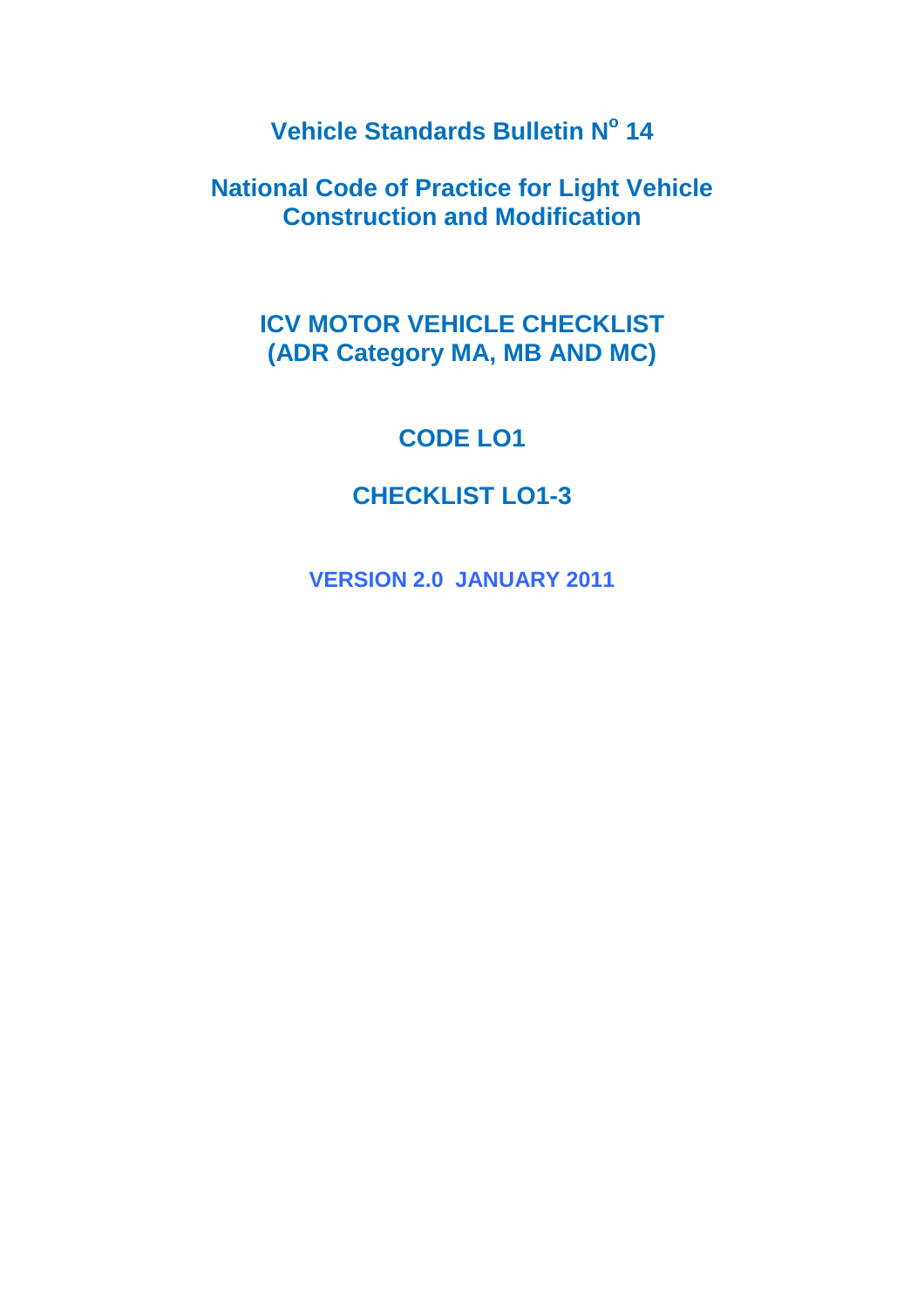## **Owner Details**

*.*

| <b>Owner's Name</b> |               |
|---------------------|---------------|
| <b>Address</b>      |               |
|                     |               |
| <b>Telephone</b>    | <b>Mobile</b> |
| <b>Email</b>        |               |

## **Vehicle Details**

| <b>Make</b>                         |  |  | Year of<br><b>Manufacture</b><br><b>Model</b>               |  |  |  |  |  |  |  |  |  |  |  |  |  |  |
|-------------------------------------|--|--|-------------------------------------------------------------|--|--|--|--|--|--|--|--|--|--|--|--|--|--|
| <b>Vehicle Mass</b><br>(kg)         |  |  | <b>Fuel Tank Certification</b><br>Number (where applicable) |  |  |  |  |  |  |  |  |  |  |  |  |  |  |
| <b>VIN/Chassis</b><br><b>Number</b> |  |  |                                                             |  |  |  |  |  |  |  |  |  |  |  |  |  |  |

# **Engine Details**

| <b>Make</b>                                         | <b>Type</b>                    |                               | No. of<br><b>Cylinders/Rotors</b> |            |  |  |  |
|-----------------------------------------------------|--------------------------------|-------------------------------|-----------------------------------|------------|--|--|--|
| <b>Displacement</b>                                 | <b>Litres or</b>               | <b>Cubic</b><br><b>Inches</b> | Year of<br><b>Manufacture</b>     |            |  |  |  |
| <b>ADR Engine was</b><br>designed to<br>comply with | <b>Maximum Power</b><br>Output |                               | <b>KW</b> or                      | <b>BHP</b> |  |  |  |
| Signatory Certification                             |                                |                               |                                   |            |  |  |  |

## **Signatory Certification**

| <b>Vehicle Certified By</b><br>(Signatory)   |             |
|----------------------------------------------|-------------|
| <b>Signatory Employer</b><br>(if applicable) |             |
| <b>Signatory's Signature</b>                 | <b>Date</b> |

| <b>VIN</b>                   | Certificate N° | <b>Signature</b> |
|------------------------------|----------------|------------------|
| Notes:                       |                |                  |
|                              |                |                  |
| Version 2.0 – 1 January 2011 |                | Page 2 of 15     |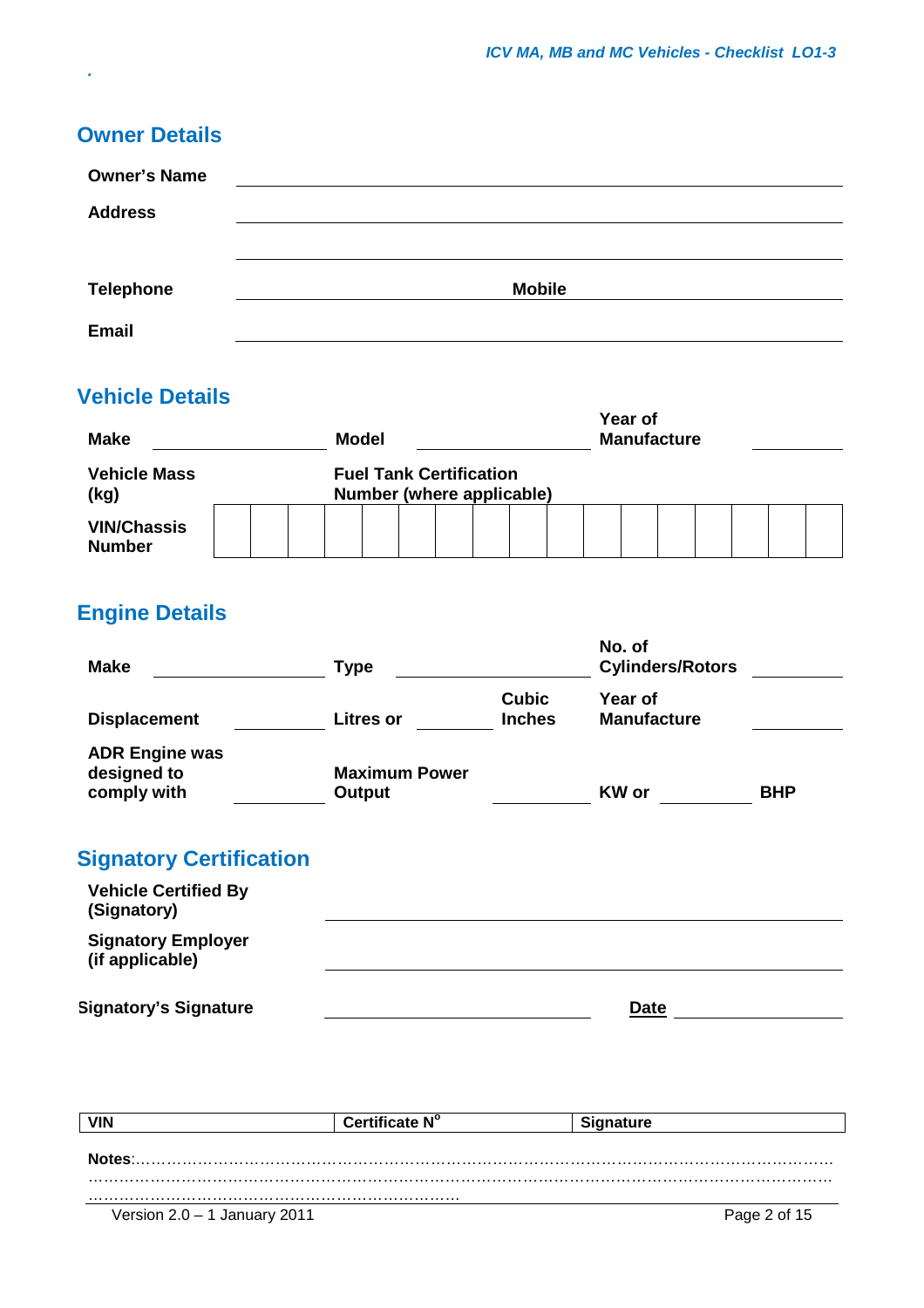| MAKE:                                                                                                  |  | <b>ENGINE No.</b> |                                                                                      |  |  |  |  |  |                      | <b>ADR Category</b>  |  |    |                                    |                                                                 |                                  |  |
|--------------------------------------------------------------------------------------------------------|--|-------------------|--------------------------------------------------------------------------------------|--|--|--|--|--|----------------------|----------------------|--|----|------------------------------------|-----------------------------------------------------------------|----------------------------------|--|
| <b>MODEL</b>                                                                                           |  |                   |                                                                                      |  |  |  |  |  | VIN:                 |                      |  |    |                                    |                                                                 |                                  |  |
|                                                                                                        |  |                   |                                                                                      |  |  |  |  |  |                      |                      |  |    |                                    |                                                                 |                                  |  |
|                                                                                                        |  |                   |                                                                                      |  |  |  |  |  |                      |                      |  |    |                                    |                                                                 |                                  |  |
|                                                                                                        |  |                   | <b>ADR 1/00 REVERSING SIGNAL LAMPS</b><br>(Effective date for MA vehicles July 1988) |  |  |  |  |  |                      |                      |  |    |                                    |                                                                 |                                  |  |
|                                                                                                        |  |                   | <b>FEATURE</b>                                                                       |  |  |  |  |  |                      |                      |  |    |                                    | Compliance                                                      |                                  |  |
| Reversing light or lights fitted and operate continuously only when reverse gear selected and ignition |  |                   |                                                                                      |  |  |  |  |  |                      |                      |  |    |                                    |                                                                 |                                  |  |
| switched on?                                                                                           |  |                   |                                                                                      |  |  |  |  |  |                      |                      |  |    | $Y \ \Box \ N \ \Box \ N A \ \Box$ |                                                                 |                                  |  |
| Colour white/amber?                                                                                    |  |                   |                                                                                      |  |  |  |  |  |                      |                      |  |    |                                    | Y O N O NA O                                                    |                                  |  |
| Number of lamps one/two (circle)?                                                                      |  |                   |                                                                                      |  |  |  |  |  |                      |                      |  |    |                                    |                                                                 |                                  |  |
|                                                                                                        |  |                   |                                                                                      |  |  |  |  |  | Compliance with rule |                      |  |    |                                    | $Y \Box N \Box NA \Box$                                         |                                  |  |
|                                                                                                        |  |                   | <b>ADR 2/00 DOOR LATCHES AND HINGES</b>                                              |  |  |  |  |  |                      |                      |  |    |                                    |                                                                 |                                  |  |
|                                                                                                        |  |                   | (Effective date for MA vehicles July 1988)                                           |  |  |  |  |  |                      |                      |  |    |                                    |                                                                 |                                  |  |
|                                                                                                        |  |                   | <b>FEATURE</b>                                                                       |  |  |  |  |  |                      |                      |  |    |                                    | Compliance                                                      |                                  |  |
| Two (fully latched and secondary) latch positions?                                                     |  |                   |                                                                                      |  |  |  |  |  |                      |                      |  | Y  | N                                  |                                                                 | $NA$ $\Box$                      |  |
| Locks on all side doors and operating mechanism in the interior?                                       |  |                   |                                                                                      |  |  |  |  |  |                      |                      |  |    | N                                  | -1                                                              | $NA$ $\Box$                      |  |
| Do front door locks prevent their opening from outside?                                                |  |                   |                                                                                      |  |  |  |  |  |                      |                      |  |    | $\mathsf{N}$                       | -1                                                              | NA                               |  |
| <b>Rear Door Locks MA only</b>                                                                         |  |                   |                                                                                      |  |  |  |  |  |                      |                      |  |    |                                    | Y □ N □ NA □                                                    |                                  |  |
| Do the rear door locks prevent their opening from inside and outside? or                               |  |                   |                                                                                      |  |  |  |  |  |                      |                      |  |    |                                    |                                                                 |                                  |  |
| Rear door locks prevent opening from outside and, inside by engagement of 'Child Safety Locks?'        |  |                   |                                                                                      |  |  |  |  |  |                      |                      |  |    |                                    | N $\sqcup$ NA $\sqcup$                                          |                                  |  |
|                                                                                                        |  |                   |                                                                                      |  |  |  |  |  | Compliance with rule |                      |  | YЦ |                                    | $N \bigsqcup NA \bigsqcup$                                      |                                  |  |
|                                                                                                        |  |                   | ADR 3/00- SEATS AND SEAT ANCHORAGES<br>(Effective date for MA vehicles July 1988)    |  |  |  |  |  |                      |                      |  |    |                                    |                                                                 |                                  |  |
|                                                                                                        |  |                   | <b>FEATURE</b>                                                                       |  |  |  |  |  |                      |                      |  |    |                                    | Compliance                                                      |                                  |  |
| Self-locking restraining device and release control provided on all hinged seats or seat backs?        |  |                   |                                                                                      |  |  |  |  |  |                      |                      |  | Υ  |                                    |                                                                 | <b>NA</b>                        |  |
| Where seat must hinge or fold to permit access to or egress from another seating position, is release  |  |                   |                                                                                      |  |  |  |  |  |                      |                      |  |    |                                    |                                                                 |                                  |  |
| control readily accessible to the occupant of the seat immediately behind?                             |  |                   |                                                                                      |  |  |  |  |  |                      |                      |  | Y. | N                                  | U NA L                                                          |                                  |  |
|                                                                                                        |  |                   |                                                                                      |  |  |  |  |  |                      | Compliance with rule |  |    |                                    | $Y \mathbin{\square} N \mathbin{\square} N A \mathbin{\square}$ |                                  |  |
|                                                                                                        |  |                   | ADR 4/02 and ADR 4/03 - SEATBELTS                                                    |  |  |  |  |  |                      |                      |  |    |                                    |                                                                 |                                  |  |
|                                                                                                        |  |                   | (Effective date for MA vehicles July 1988)                                           |  |  |  |  |  |                      |                      |  |    |                                    |                                                                 |                                  |  |
|                                                                                                        |  |                   | <b>FEATURE</b>                                                                       |  |  |  |  |  |                      |                      |  |    |                                    | Compliance                                                      |                                  |  |
| Are seat belts fitted?                                                                                 |  |                   |                                                                                      |  |  |  |  |  |                      |                      |  |    |                                    |                                                                 | Y 囗 N 囗 NA 囗                     |  |
| Are they ADR compliant                                                                                 |  |                   |                                                                                      |  |  |  |  |  |                      |                      |  |    |                                    |                                                                 | Y 囗 N 囗 NA 囗                     |  |
| Are newly installed seat belts new?                                                                    |  |                   |                                                                                      |  |  |  |  |  |                      |                      |  |    |                                    |                                                                 | Y 囗 N 囗 NA 囗                     |  |
| If an alternate standard, are they an equivalent ADR standard (eg RAWS Guidelines)?                    |  |                   |                                                                                      |  |  |  |  |  |                      |                      |  |    |                                    |                                                                 | N $\square$ NA $\square$         |  |
| All seat belts in good working condition?                                                              |  |                   |                                                                                      |  |  |  |  |  |                      |                      |  |    |                                    |                                                                 | $Y \square N \square NA \square$ |  |

| VIN<br><b>Certificate N</b>  | Signature    |
|------------------------------|--------------|
|                              |              |
| Notes:                       |              |
|                              |              |
|                              |              |
|                              |              |
| Version 2.0 – 1 January 2011 | Page 3 of 15 |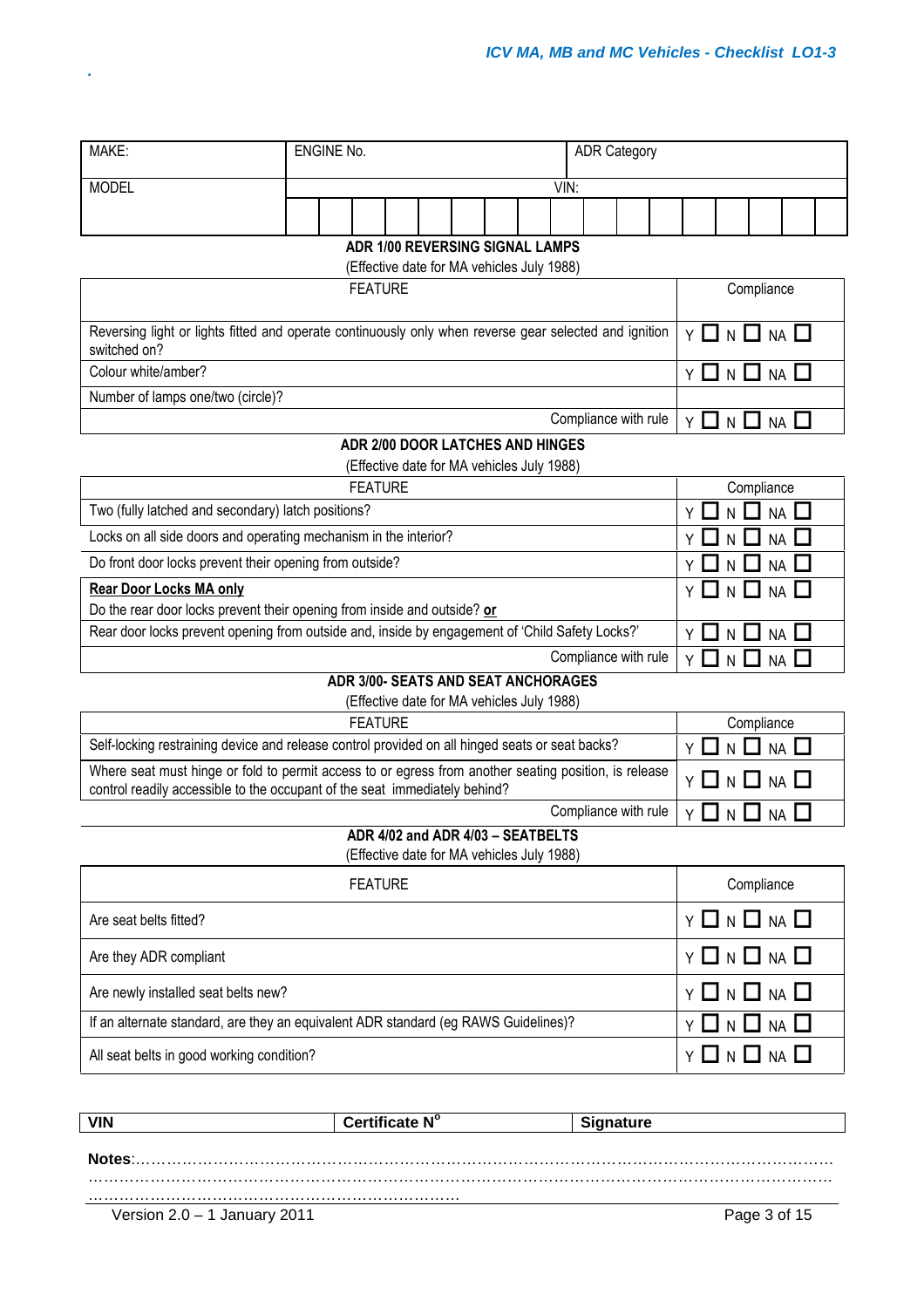## *ICV MA, MB and MC Vehicles - Checklist LO1-3*

| Retractor lap sash seat belts on all outboard seating positions for year of manufacture (except second<br>row MC vehicle category, vehicles with no permanent structure and third row folding seats in cargo<br>area)?.<br>(Note outboard positions without retractors)                                                                               | $Y \Box N \Box NA \Box$                 |                                     |
|-------------------------------------------------------------------------------------------------------------------------------------------------------------------------------------------------------------------------------------------------------------------------------------------------------------------------------------------------------|-----------------------------------------|-------------------------------------|
| Lap belts, at least, for all other seating positions?                                                                                                                                                                                                                                                                                                 | Y O N O NA O                            |                                     |
| For swivelling seats is a seatbelt assembly provided for all positions in which the seat may be locked?                                                                                                                                                                                                                                               |                                         | $Y \Box N$<br>$\Box$<br>$NA$ $\Box$ |
| IF NA,                                                                                                                                                                                                                                                                                                                                                |                                         |                                     |
| Is there a durable label with the words 'WARNING THIS SEAT IS ONLY TO BE USED IN THE<br>(FORWARD/REARWARD etc as applicable) FACING POSITION WHILST THE VEHICLE IS IN<br>MOTION' affixed adjacent to the swivelling seat and visible to the person occupying that seat, and is a<br>seat belt provided for the forward and rearward facing positions? | $Y \square N \square NA \square$        |                                     |
| For any two seating position, identify:                                                                                                                                                                                                                                                                                                               | (1)                                     | (2)                                 |
| (1) location                                                                                                                                                                                                                                                                                                                                          |                                         |                                     |
| (2) mfr name/trade mark #                                                                                                                                                                                                                                                                                                                             |                                         |                                     |
| (3) date of manufacture M/Y                                                                                                                                                                                                                                                                                                                           |                                         |                                     |
| (4) identification code #                                                                                                                                                                                                                                                                                                                             |                                         |                                     |
| (5) AS2596 Lic no                                                                                                                                                                                                                                                                                                                                     |                                         |                                     |
| Buckle Identification code if different to Lap/Sash                                                                                                                                                                                                                                                                                                   |                                         |                                     |
| If `E' marked R16, Approval No                                                                                                                                                                                                                                                                                                                        |                                         |                                     |
| Driver's seatbelt incorporates an ELR?                                                                                                                                                                                                                                                                                                                |                                         | Y 囗 N 囗 NA 囗                        |
| All other outboard seatbelts incorporate an ELR and/or an ALALR?                                                                                                                                                                                                                                                                                      |                                         | $Y \square N \square NA \square$    |
| For drivers seating position, the seat belt appears to 'Correctly Fit' a '95 <sup>th</sup> Percentile Adult Male with<br>the seat in the foremost driving position, and a '5 <sup>th</sup> Percentile Adult Female', with the seat in the<br>rearmost driving position.                                                                               |                                         | Y <b>O</b> N <b>O</b> NAO           |
| For all other seating positions, the seat belt appears to 'Correctly Fit' a 95 <sup>th</sup> Percentile Adult Male' with<br>the seat in the foremost riding position, and a '50 <sup>th</sup> Percentile 6 Year Old Child' with the seat in the<br>rearmost riding position.                                                                          | $Y \square N \square N \square$         |                                     |
| All buckles of a quick-release design?                                                                                                                                                                                                                                                                                                                |                                         | $Y \Box N \Box NA \Box$             |
| Are release instructions printed legibly on the front of the buckle and/or the release coloured red or<br>orange? (ECE)                                                                                                                                                                                                                               |                                         | $Y \Box N \Box N \Box$              |
| Any free end of strap of a seatbelt,<br>(1) Prevented from passing through an adjuster?<br>(2) Have at least 25mm available grip when fully extended?<br>For 'Outboard Seating Positions' adjacent to a door,<br>(3) Restrained against another strap?                                                                                                | Y 囗 N 囗 NA 囗<br>$Y \Box N \Box NA \Box$ |                                     |
|                                                                                                                                                                                                                                                                                                                                                       |                                         | NA                                  |
| Buckle component of the retracting strap accessible?                                                                                                                                                                                                                                                                                                  |                                         |                                     |
| Buckle component of the non-retracting part of seatbelt accessible and (for individual front seats<br>buckle component is rigid)?                                                                                                                                                                                                                     |                                         | Y LI N LI NA LI                     |
| Positive feature to restrain outboard buckles?                                                                                                                                                                                                                                                                                                        |                                         | $NA$ $\Box$<br>ΥI<br>N.<br>- 1      |
|                                                                                                                                                                                                                                                                                                                                                       | Compliance with rule                    | ΥI<br>NA<br>N LJ                    |
| ADR 5/03 - ANCHORAGES FOR SEATBELTS                                                                                                                                                                                                                                                                                                                   |                                         |                                     |
| (Effective date for MA vehicles July 1988)<br><b>FEATURE</b>                                                                                                                                                                                                                                                                                          |                                         | COMPLIANCE                          |
| Seat belt anchorages for all seating positions?                                                                                                                                                                                                                                                                                                       |                                         |                                     |
|                                                                                                                                                                                                                                                                                                                                                       |                                         | $N \square$ $NA$ $L$<br>ΥI          |
| All outboard seating positions include an upper anchorage (except second row MC vehicle category,<br>vehicles with no permanent structure and third row folding seats in cargo area)?                                                                                                                                                                 |                                         | Y □ N □ NA □                        |
|                                                                                                                                                                                                                                                                                                                                                       |                                         |                                     |
| Certificate N°<br><b>VIN</b>                                                                                                                                                                                                                                                                                                                          | <b>Signature</b>                        |                                     |
| Notes:                                                                                                                                                                                                                                                                                                                                                |                                         |                                     |

………………………………………………………………………………………………………………………………

……………………………………………………………… Version 2.0 – 1 January 2011 **Page 4 of 15**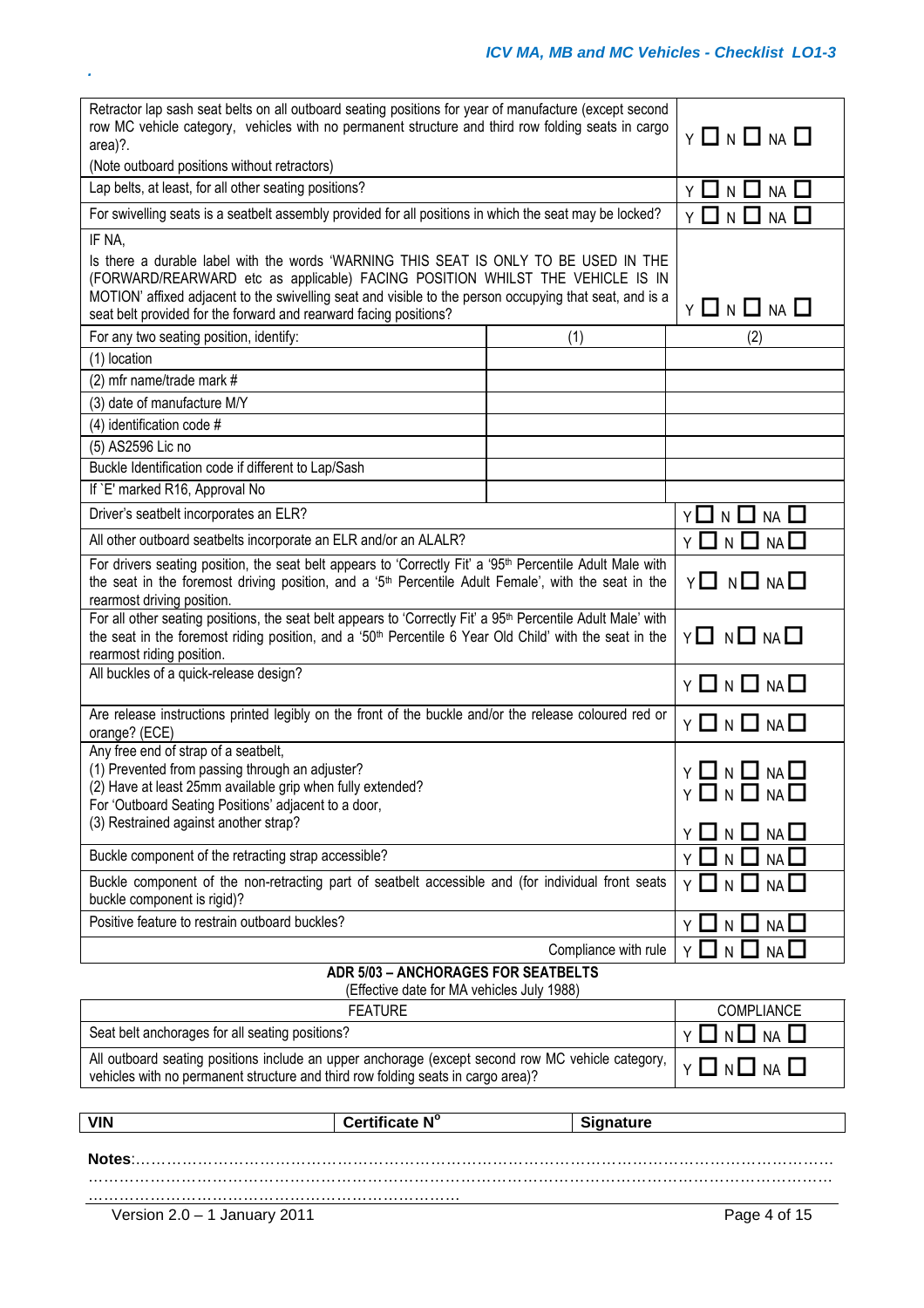| Lap anchor points on opposite sides of 'Seating Reference Plane'; minimum separation at least 165<br>mm?                                   | Y O N O NA O                 |
|--------------------------------------------------------------------------------------------------------------------------------------------|------------------------------|
| Compliance with rule                                                                                                                       | Y □ N □ NA □                 |
| ADR 6/00 - DIRECTION INDICATOR LAMPS<br>(Effective date for MA vehicles July 1988)                                                         |                              |
| Direction turn signal lamps, front, rear and side fitted?                                                                                  | Y 囗 N 囗 NA 囗                 |
| Colour amber?                                                                                                                              | YIINIINAI                    |
| Visibility 45 <sup>0</sup> inboard and 80 <sup>0</sup> outboard front and rear?                                                            | LIN LINAL                    |
| Rear mounted tyre carrier complies with item 3 requirements (MC & MB vehicles only)?                                                       | IN LINAL                     |
| Side repeater has rearwards visibility from 50 to 600 outboard?                                                                            | Y LI N LI NA LI              |
| Distance between side indicator and front of vehicle does not exceed 1800 mm (or 2500 mm if<br>structure renders lower figure impossible)? | Y □ N □ NA □                 |
| Compliance with rule                                                                                                                       | Y <b>LI</b> N <b>LI</b> NALI |
| <b>ADR 7/00 - HYDRAULIC BRAKE HOSES</b>                                                                                                    |                              |
| (Effective date for MA vehicles July 1988)<br>Hydraulic brake hoses that comply with ADR 42 need not comply with this rule.                |                              |
| <b>FEATURE</b>                                                                                                                             | <b>COMPLIANCE</b>            |
| Hydraulic brake hoses comply with SAE J1401, FMVSS 106 (Circle)?                                                                           | Y LI N LI NA                 |
| For any one brake hose, identify                                                                                                           |                              |
| (1)                                                                                                                                        |                              |
| (2)                                                                                                                                        |                              |
| All brake hoses in a good condition and not perished or damaged?                                                                           |                              |

| Direction turn signal lamps, front, rear and side fitted?                                                                                  | $Y \Box N \Box N A \Box$                                     |
|--------------------------------------------------------------------------------------------------------------------------------------------|--------------------------------------------------------------|
| Colour amber?                                                                                                                              | $Y \Box N \Box N A \Box$                                     |
| Visibility 45 <sup>0</sup> inboard and 80 <sup>0</sup> outboard front and rear?                                                            | $Y \Box N \Box NA \Box$                                      |
| Rear mounted tyre carrier complies with item 3 requirements (MC & MB vehicles only)?                                                       | $Y \Box N \Box N A \Box$                                     |
| Side repeater has rearwards visibility from 50 to 600 outboard?                                                                            | $Y \Box N \Box NA \Box$                                      |
| Distance between side indicator and front of vehicle does not exceed 1800 mm (or 2500 mm if<br>structure renders lower figure impossible)? | $Y \Box N \Box N \Box$                                       |
|                                                                                                                                            | Compliance with rule $\vert \gamma \Box \cap \Box$ NA $\Box$ |

| <b>FEAIURE</b>                                                                                                                                                                                                                                                                                                                                                                                                                              | <b>COMPLIANCE</b> |
|---------------------------------------------------------------------------------------------------------------------------------------------------------------------------------------------------------------------------------------------------------------------------------------------------------------------------------------------------------------------------------------------------------------------------------------------|-------------------|
| Hydraulic brake hoses comply with SAE J1401, FMVSS 106 (Circle)?                                                                                                                                                                                                                                                                                                                                                                            | NA L              |
| For any one brake hose, identify                                                                                                                                                                                                                                                                                                                                                                                                            |                   |
| $\textbf{\textit{Location}}{\textit{?}}{\textit{}}\dots{\textit{?}}{\textit{?}}%{\textit{?}}%{\textit{?}}%{\textit{?}}%{\textit{?}}%{\textit{?}}%{\textit{?}}%{\textit{?}}%{\textit{?}}%{\textit{?}}%{\textit{?}}%{\textit{?}}%{\textit{?}}%{\textit{?}}%{\textit{?}}%{\textit{?}}%{\textit{?}}%{\textit{?}}%{\textit{?}}%{\textit{?}}%{\textit{?}}%{\textit{?}}%{\textit{?}}%{\textit{?}}%{\textit{?}}%{\textit{?}}%{\textit{?}}%{\textit$ |                   |
| (2)                                                                                                                                                                                                                                                                                                                                                                                                                                         |                   |
| All brake hoses in a good condition and not perished or damaged?                                                                                                                                                                                                                                                                                                                                                                            | ᆜ NA 凵            |
| Compliance with rule $\vert \vee \vert \sqcup \vert \vee \vert$                                                                                                                                                                                                                                                                                                                                                                             | NA II             |

## **ADR 8/00 - SAFETY GLAZING MATERIAL**

| (Effective date for MA vehicles July 1988) |  |  |  |  |
|--------------------------------------------|--|--|--|--|

| <b>FEATURE</b>                                                                                                            | COMPLIANCE                   |
|---------------------------------------------------------------------------------------------------------------------------|------------------------------|
| All glazing suitably marked?                                                                                              | Y LI N LI NA LI              |
| Windscreen glass marked as being laminated?                                                                               | Y <b>LI</b> N <b>LI</b> NALI |
|                                                                                                                           |                              |
|                                                                                                                           |                              |
|                                                                                                                           |                              |
|                                                                                                                           |                              |
| Do surface tinted windows meet minimum 35% light transmittance and maximum 10% reflectance<br>values (visual assessment)? | $Y \Box N \Box NA \Box$      |
| Compliance with rule                                                                                                      | Y □ N □ NA □                 |

| <b>VIN</b>                   | Certificate N° | <b>Signature</b> |
|------------------------------|----------------|------------------|
|                              |                |                  |
|                              |                |                  |
|                              |                |                  |
|                              |                |                  |
| Version 2.0 – 1 January 2011 |                | Page 5 of 15     |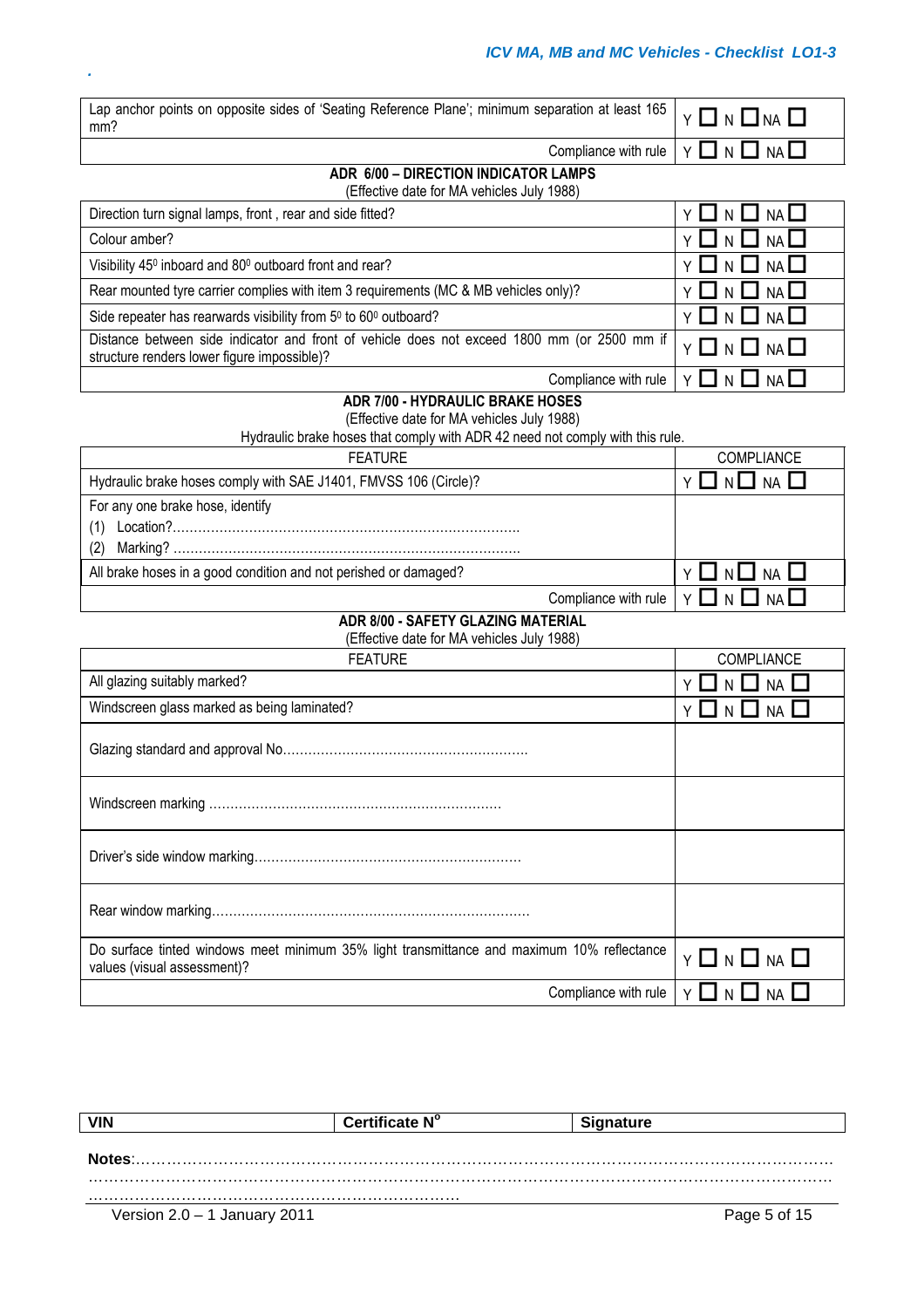## **ADR 10/01 - STEERING COLUMN**

(Effective date for MA vehicles July 1988)

|  |  | Feature |  |
|--|--|---------|--|
|  |  |         |  |

| FEATURE | <b>COMPLIANCE</b>                                               |
|---------|-----------------------------------------------------------------|
| ement?  | $\vert$ y $\Box$ n $\Box$ na $\Box$                             |
|         | Compliance with rule $\vert \gamma \Box \vert_N \Box$ NA $\Box$ |

| ADR 11/00 - INTERNAL SUN VISORS |  |
|---------------------------------|--|

(Effective date for MA vehicles July 1988)

| <b>FEATURE</b>                                     | <b>COMPLIANCE</b>                                                   |
|----------------------------------------------------|---------------------------------------------------------------------|
| Sun visors padded with energy absorbtion material? | $Y \Box N \Box NA \Box$                                             |
| No rigid material edges less than 3 mm radius??    |                                                                     |
|                                                    | Compliance with rule $  \vee \square \wedge \square \wedge \square$ |

#### **ADR 12/00 - GLARE REDUCTION IN THE FIELD OF VIEW**

(Effective date for MA vehicles July 1988)

| <b>FEATURE</b>                                                              | <b>COMPLIANCE</b>         |
|-----------------------------------------------------------------------------|---------------------------|
| Are All Surfaces Of The Following Items Dull Metal Or Non-Metallic;         |                           |
| windscreen wiper arms and blades<br>(1)                                     | Y O N O NA O              |
| internal windscreen mouldings<br>(2)                                        | $\Box$ n $\Box$ na $\Box$ |
| horn ring and hub of steering wheel<br>(3)                                  | $\Box$ n $\Box$ na $\Box$ |
| internal rear vision mirror frame and mounting bracket: and<br>(4)          | $\Box$ n $\Box$ na $\Box$ |
| steering column mounted control levers and gear selectors quadrants.<br>(5) | $\Box$ N $\Box$ NA $\Box$ |
| Compliance with rule                                                        | VINII                     |

#### **ADR 13/00 - INSTALLATION OF LIGHTS & LIGHT SIGNALLING DEVICES**

(Effective date for MA vehicles July 1988)

Steering column appears to have collapsible element?

*.*

**NOTE** These inspection items are based on the latest issue of ADR 13/00. Vehicles may be certified to previous versions of ADR 13/00 that were in force at the time the vehicle was originally built.

(1) All lamps constituting a pair must be symmetrical about the centre line of the vehicle.

(2) All forward and rearward facing lamps must be visible through 45<sup>0</sup> inboard and XX outboard without obstruction.

(3) Lamps must be undamaged and lenses untinted, uncracked and not excessively faded.

| <b>VIN</b>                   | Certificate N° | <b>Signature</b>     |                                  |
|------------------------------|----------------|----------------------|----------------------------------|
|                              |                |                      |                                  |
|                              |                | Compliance with rule | Y □ N □<br>$NA$ $\Box$           |
| Stop (brake) lamps           |                |                      | Y O N O NA O                     |
| Cornering lamps (optional)   |                |                      | $Y \Box N \Box NA \Box$          |
| Hazard warning lamps         |                |                      | $Y \square N \square NA \square$ |
| Direction indicator lamps    |                |                      | $Y \square N \square NA \square$ |
| Reversing lamp(s)            |                |                      | $Y \Box N \Box NA \Box$          |
| Front fog lamp(s) (optional) |                |                      | <b>Y □ N □ NA □</b>              |
| Dipped beam headlamps        |                |                      | $Y \Box N \Box NA \Box$          |
| Main beam headlamps          |                |                      | $Y \Box N \Box NA \Box$          |

………………………………………………………………………………………………………………………………

………………………………………………………………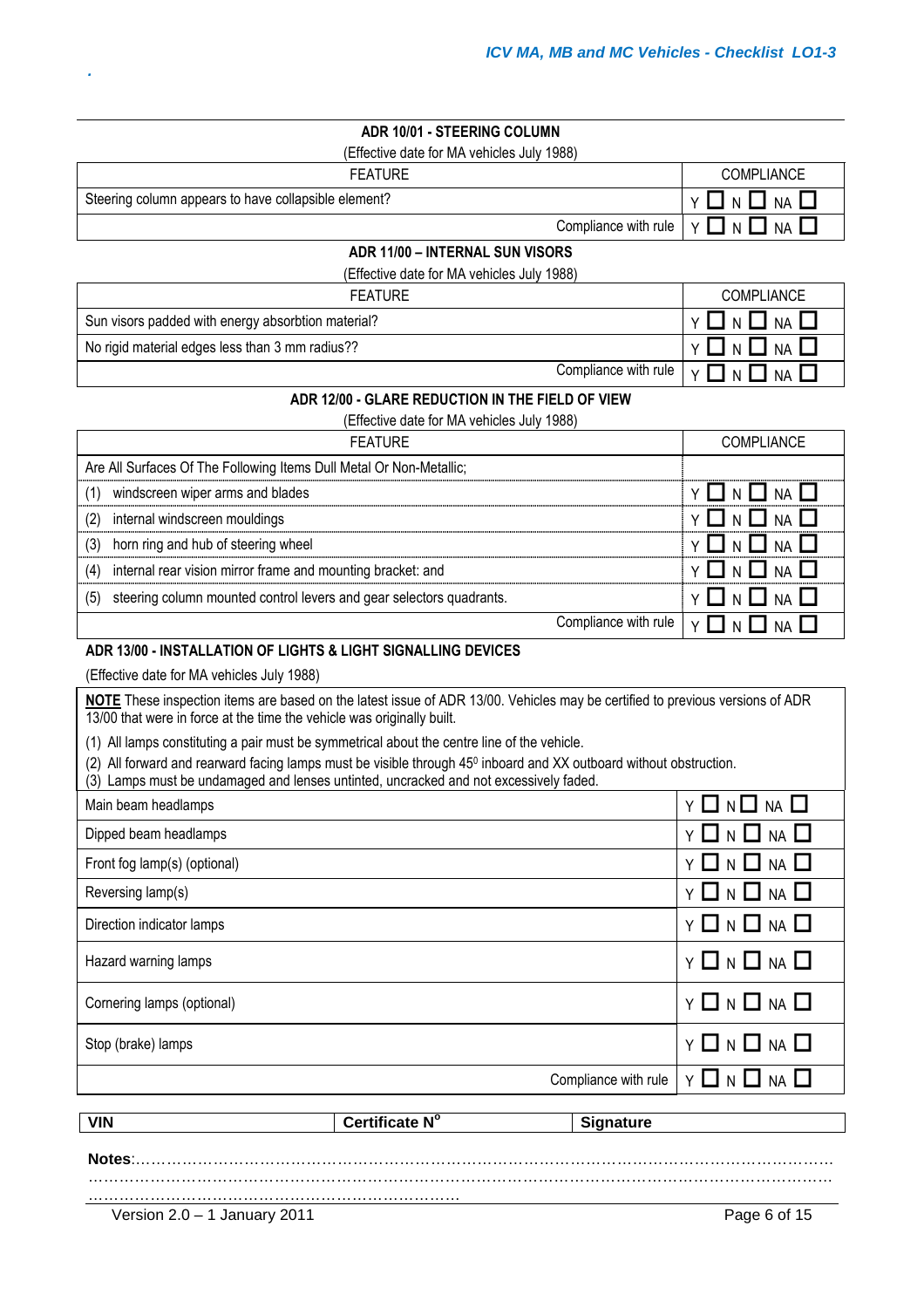## **ADR 14/00 - REAR VISION MIRROR**

| (Effective date for MA vehicles July 1988)                                 |                         |  |
|----------------------------------------------------------------------------|-------------------------|--|
| <b>FEATURE</b>                                                             | <b>COMPLIANCE</b>       |  |
| Reflective surface of RHS mirror flat?                                     | $Y \Box N \Box NA \Box$ |  |
|                                                                            |                         |  |
| Reflective surface of internal mirror flat?                                | $Y \Box N \Box NA \Box$ |  |
| If LHS external mirror fitted, is it 'Flat' or 'Convex'? (circle one).     |                         |  |
| RHS external mirror adjustable from the drivers seating position?          | $Y \Box N \Box NA \Box$ |  |
| RHS external mirror not obscured by the unwiped portion of the windscreen? | $Y \Box N \Box NA \Box$ |  |
| Compliance with rule                                                       |                         |  |

#### **ADR 15/00 - DEMISTING OF WINDSCREEN**

(Effective date for MA vehicles July 1988)

| <b>FEATURE</b>                           | <b>COMPLIANCE</b> |
|------------------------------------------|-------------------|
| Provision made for windscreen demisting? | NA L<br>1 N I     |
| Compliance with rule                     | J na I<br>IN I    |

#### **ADR 16/00 - WINDSCREEN WIPERS & WASHERS**

| (Effective date for MA vehicles July 1988)                                     |                     |  |
|--------------------------------------------------------------------------------|---------------------|--|
| <b>FEATURE</b>                                                                 | <b>COMPLIANCE</b>   |  |
| Corresponding areas wiped in front of the driver and the front seat passenger? | YUNONAO             |  |
| Wiper and washer controls readily accessible to driver?                        | YLINLINAL           |  |
| Number of frequencies? (including intermittent cycles)                         |                     |  |
| Windscreen washing system operational and serviceable?                         | <b>Y ∐ N □ NA □</b> |  |
| Windscreen washing system reservoir capacity at least 1 litre?                 | NA I<br>YINII       |  |
| Compliance with rule                                                           |                     |  |

#### **ADR 18/00 – INSTRUMENTATION**

(Effective date for MA vehicles July 1988)

| <b>FEATURE</b>                                                                                                 | <b>COMPLIANCE</b>                  |
|----------------------------------------------------------------------------------------------------------------|------------------------------------|
| Speedometer on driver's side and all visual indicators readily visible by the driver?                          | Y □ N □ NA □                       |
| Speed indicating element colour and background contrast?                                                       | $Y \Box N \Box NA \Box$            |
| All essential gauges and indicators other than warning lamps provided with variable intensity<br>illumination? | $Y \Box N \Box NA \Box$            |
| Vehicle speed indicated in Km/h only?                                                                          | Y □ N □ NA □                       |
| If 'NO' is Major Scale Km/h?                                                                                   | $Y \Box N \Box NA \Box$            |
| Speedometer readily visible to the driver?                                                                     | $Y \Box N \Box NA \Box$            |
| Odometer. Distance travelled indicated in a least 1Km units least from 1 to 600 000 Km                         | $Y \ \Box \ N \ \Box \ N A \ \Box$ |
| Compliance with rule                                                                                           | Y T N T NA T                       |

| <b>VIN</b>                     | Certificate N° | <b>Signature</b> |
|--------------------------------|----------------|------------------|
|                                |                |                  |
| Notes:                         |                |                  |
|                                |                |                  |
|                                |                |                  |
| Version $2.0 - 1$ January 2011 |                | Page 7 of 15     |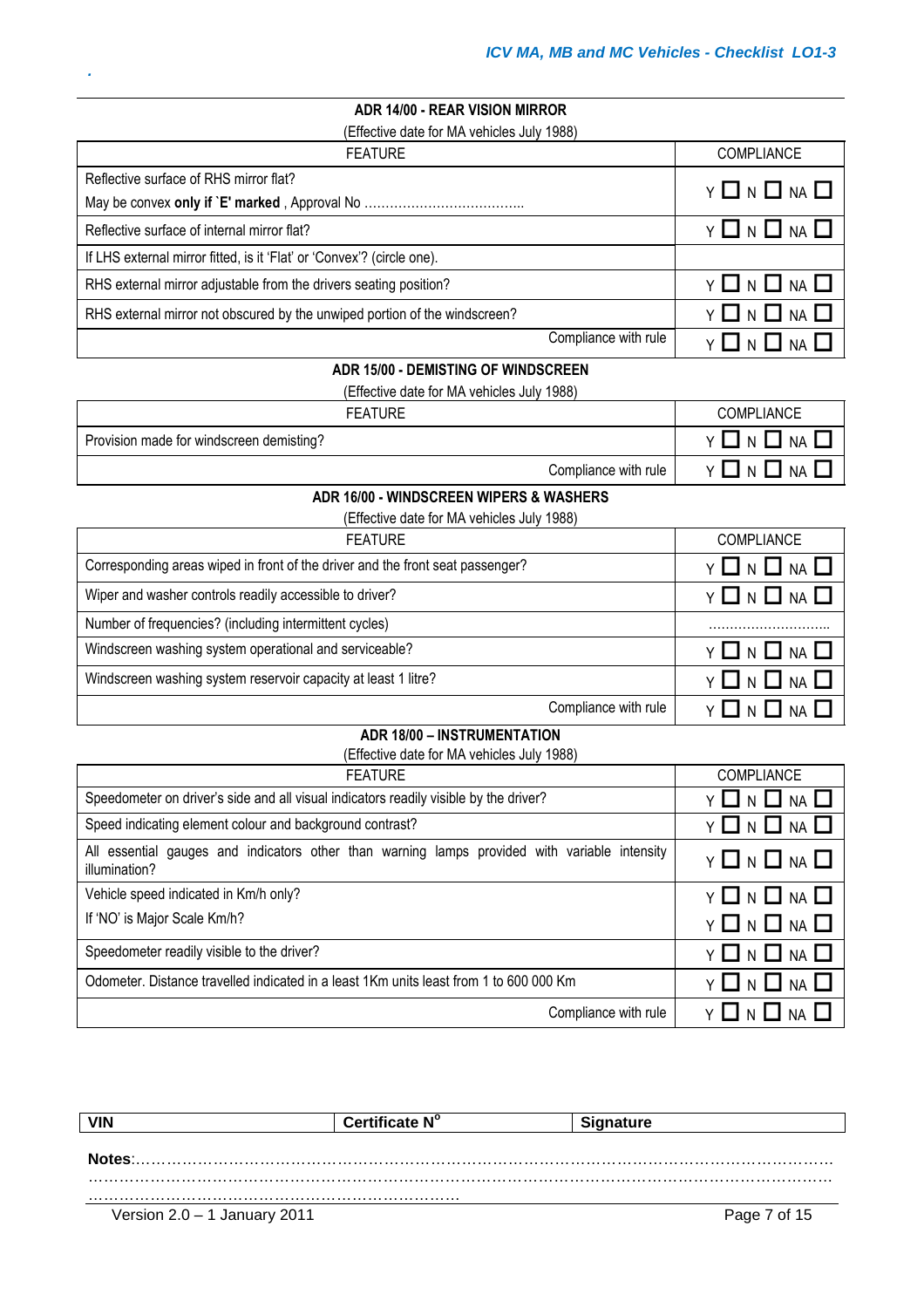## **ADR 21/00 - INSTRUMENT PANEL**

(Effective date for MA vehicles July 1988)

| <b>FEATURE</b>                                                                       | <b>COMPLIANCE</b>                                                     |
|--------------------------------------------------------------------------------------|-----------------------------------------------------------------------|
| Area of instrument panel left of steering wheel appears to be satisfactorily padded? |                                                                       |
| Interior compartment door latches operate satisfactorily?                            | $\vert$ y $\Box$ n $\Box$ na $\Box$                                   |
|                                                                                      | Compliance with rule $\vert \gamma \square \cap \square$ NA $\square$ |

#### **ADR 22/00 - HEAD RESTRAINTS**

(Effective date for MA vehicles July 1988)

| <b>FEATURE</b>                                                                                                                                                       |            | <b>COMPLIANCE</b>                                                                                   |                                      |
|----------------------------------------------------------------------------------------------------------------------------------------------------------------------|------------|-----------------------------------------------------------------------------------------------------|--------------------------------------|
| Head restraints fitted to front outboard seats?                                                                                                                      |            | <b>NA</b>                                                                                           |                                      |
| Distance between upper and lower edges not less than 115 mm?                                                                                                         |            |                                                                                                     | Y <b>LI</b> N <b>LI</b> NA <b>LI</b> |
| seat greater than 700mm?.                                                                                                                                            |            | Minimum height of upper boundary above intersection of seat cushion and seat back at centre line of | $Y \Box N \Box NA \Box$              |
| Width not less than 170 mm for individual seat and 250 mm for bench seat at approx 700mm above<br>intersection of seat cushion and seat back at centre line of seat? |            | Y O N O NA O                                                                                        |                                      |
|                                                                                                                                                                      |            | Compliance with rule                                                                                | Y □ N □ NA □                         |
| IF HEAD RESTRAINT NON-SOLID, GIVE DIMENSIONS                                                                                                                         |            |                                                                                                     |                                      |
| в                                                                                                                                                                    | $\Delta =$ | в                                                                                                   | $A =$<br>$B =$                       |

#### **ADR 24/00 - TYRE AND RIM SELECTION** (Effective date for MA vehicles July 1988)

| LIFLUS QUIE IUI IVIA VEIIILES JUIV 1900) |                                                        |                                                                                                       |                                      |
|------------------------------------------|--------------------------------------------------------|-------------------------------------------------------------------------------------------------------|--------------------------------------|
|                                          |                                                        | <b>FEATURE</b>                                                                                        | <b>COMPLIANCE</b>                    |
|                                          | Are NEW tyres fitted?                                  |                                                                                                       |                                      |
|                                          |                                                        | For one tyre fitted, identify: (If tyre size different front and rear, complete for 1 Fr & 1 Rr tyre) |                                      |
| (1)                                      |                                                        |                                                                                                       |                                      |
|                                          |                                                        |                                                                                                       |                                      |
| (2)                                      | Tyre size, speed category                              |                                                                                                       |                                      |
|                                          | and carcass construction<br>symbols                    |                                                                                                       |                                      |
| (3)                                      | Date code                                              |                                                                                                       |                                      |
| (4)                                      | Regulation and marks                                   |                                                                                                       |                                      |
|                                          | At least 4 tread wear indicators?                      |                                                                                                       | Y <b>LI</b> N <b>LI</b> NA <b>LI</b> |
|                                          | Tyres fitted comply with DOT or E mark specifications? |                                                                                                       |                                      |

| <b>VIN</b>                   | Certificate N° | <b>Signature</b> |              |
|------------------------------|----------------|------------------|--------------|
|                              |                |                  |              |
|                              |                |                  |              |
|                              |                |                  |              |
|                              |                |                  |              |
| Version 2.0 - 1 January 2011 |                |                  | Page 8 of 15 |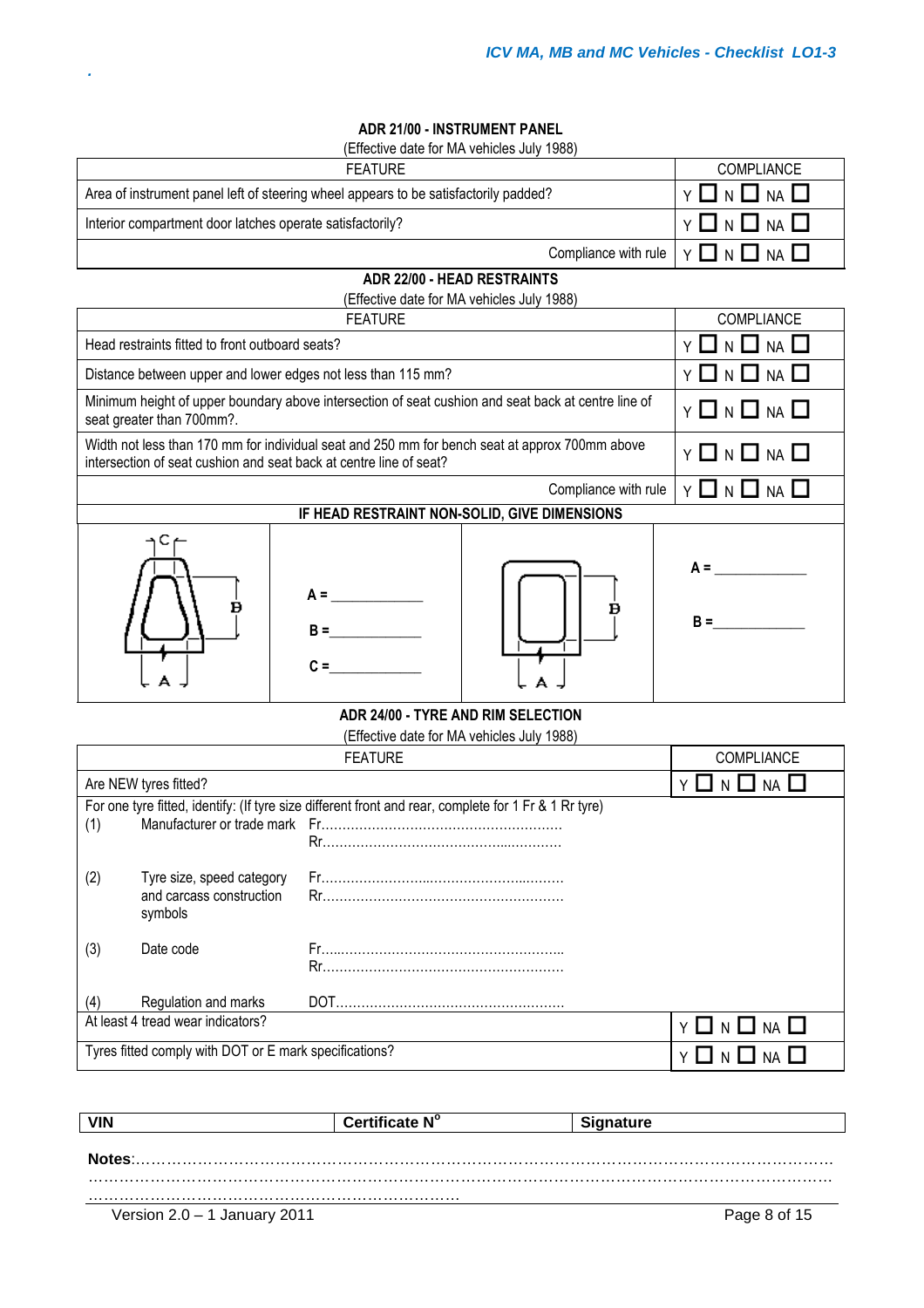| A placard of durable material permanently affixed to the vehicle containing the following?:         |                                                  |
|-----------------------------------------------------------------------------------------------------|--------------------------------------------------|
| For each nominated rim profile the recommended tyre size?<br>(1)                                    | $Y \Box N \Box NA \Box$                          |
| Recommended tyre pressures in kPa?<br>(2)                                                           | $Y \Box N \Box NA \Box$                          |
| Statement on load rating and speed category?<br>(3)                                                 | $Y \Box N \Box NA \Box$                          |
| All tyres fitted to the vehicle of the same type of 'Carcass' construction?                         | $Y \square N \square NA \square$                 |
| Maximum load rating and speed category of tyre fitted equal to or greater than that on the placard? | $Y \Box N \Box NA \Box$                          |
| Rims marked according to ADR?                                                                       | $Y \Box N \Box NA \Box$                          |
|                                                                                                     | Compliance with rule $  Y \square N \square N$ A |

#### **ADR 25/00 - ANTI-THEFT LOCK**

(Effective date for MA vehicles July 1988)

| <b>FEATURE</b>                                                                                                                                                                                                   | <b>COMPLIANCE</b>                                         |
|------------------------------------------------------------------------------------------------------------------------------------------------------------------------------------------------------------------|-----------------------------------------------------------|
| Switch position 'Engine On' to 'Anti-theft' through 'Engine Off'?                                                                                                                                                | Y □ N □ NA □                                              |
| Key removal possible only in the anti-theft position?                                                                                                                                                            | $Y \Box N \Box NA \Box$                                   |
| With key in anti-theft position, is one of the following impossible?<br>Steer vehicle/Engage forward drive gears/Release a brake? (Circle which is applicable)                                                   | $Y \Box N \Box NA \Box$                                   |
| 'Engine off' position to 'anti-theft' position by more than a single rotary or linear motion of the key, or if<br>key removal activates the 'anti-theft device, more than 2mm of movement required to activate.? | $Y \Box N \Box NA \Box$                                   |
|                                                                                                                                                                                                                  | Compliance with rule $ Y \square N \square N$ A $\square$ |

## **ADR 28/00 - EXTERNAL NOISE OF MOTOR VEHICLES**

(Effective date for MA vehicles July 1988)

| <b>FEATURE</b>                                                                       | <b>COMPLIANCE</b>                                                |
|--------------------------------------------------------------------------------------|------------------------------------------------------------------|
| Vehicle sound level measurement satisfies WA VSR 2002 level for year of manufacture? | $Y \ \Box \ N \ \Box \ N A \ \Box$                               |
| Exhaust system is original and in good condition with no leaks or corrosion?         | Y O N O NA U                                                     |
|                                                                                      |                                                                  |
|                                                                                      | Compliance with rule $ \gamma \square \cap \square$ NA $\square$ |

## **ADR 29/00 - SIDE DOOR STRENGTH**

(Effective date for MA vehicles July 1988)

| Side doors fitted with OEM side intrusion bars?                                                                                                                                            | $Y \Box N \Box NA \Box$                                               |
|--------------------------------------------------------------------------------------------------------------------------------------------------------------------------------------------|-----------------------------------------------------------------------|
| Side doors have had impact intrusion bars fitted for occupant protection and bars meet ADR standards $\vert \gamma \Box$ N $\Box$ NA<br>by appearance, comparison or test? (Circle method) |                                                                       |
|                                                                                                                                                                                            | Compliance with rule $\vert \gamma \square \cap \square$ NA $\square$ |

#### **ADR 30/00 - SMOKE EMISSION CONTROL FOR DIESEL VEHICLES**

(Effective date for MA vehicles July 1988)

| <b>FEATURE</b>                                                        | <b>COMPLIANCE</b>                             |
|-----------------------------------------------------------------------|-----------------------------------------------|
| Engine filters, oils and injectors serviced?                          | ▎ <sub></sub> ▏▁▏▏▁▏ <sub></sub>              |
| Engine smoke or fuel/air ratio test conducted (test report attached)? | $Y \Box N \Box N \Box$                        |
|                                                                       | Compliance with rule $ Y \square N \square N$ |

| <b>VIN</b>                   | Certificate N° | <b>Signature</b> |
|------------------------------|----------------|------------------|
|                              |                |                  |
| Notes:                       |                |                  |
|                              |                |                  |
|                              |                |                  |
| Version 2.0 - 1 January 2011 |                | Page 9 of 15     |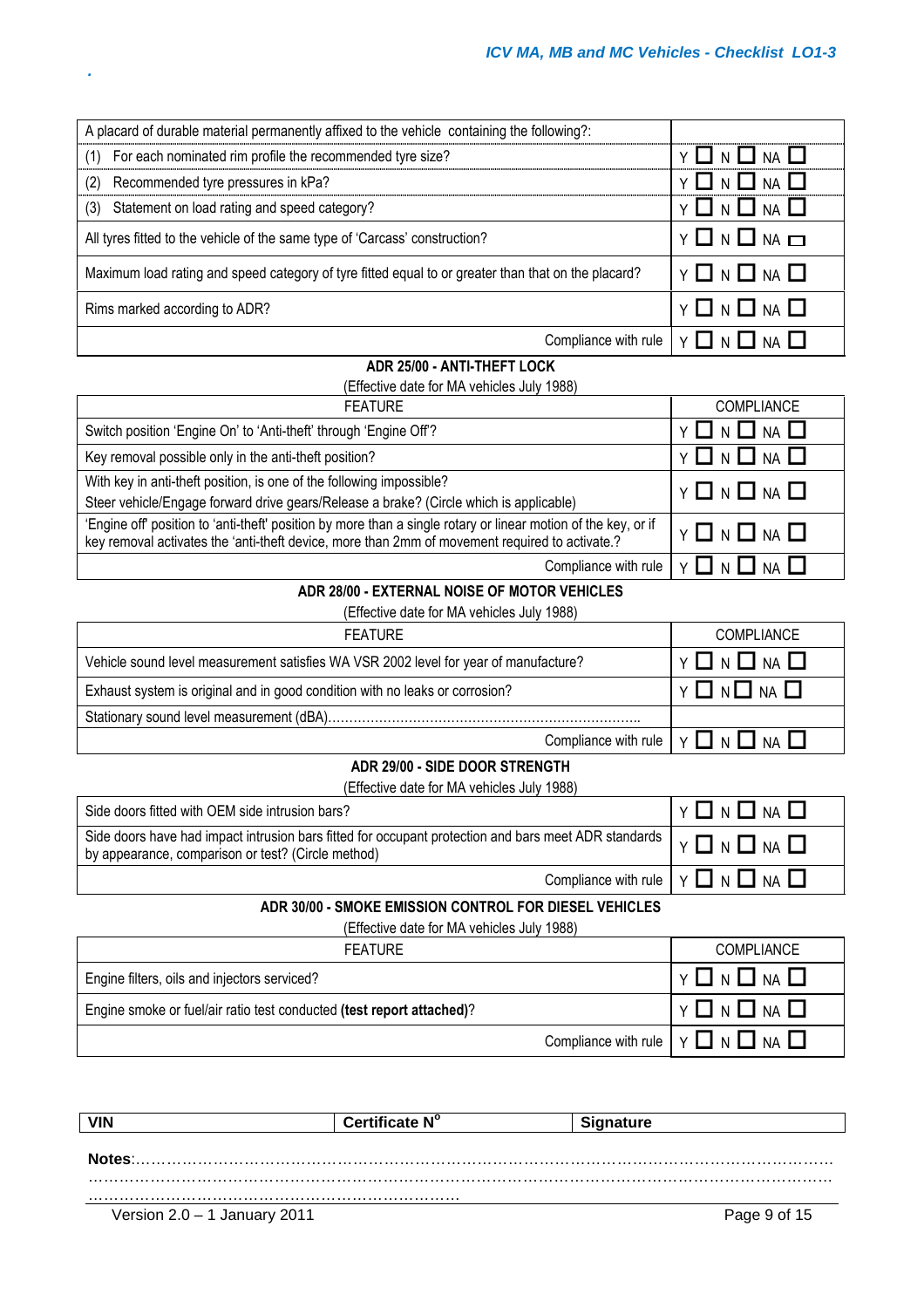## **ADR 31/00 - PASSENGER CAR BRAKES (MA Category Only)**

| (Effective date for MA vehicles July 1988) |  |  |
|--------------------------------------------|--|--|
|--------------------------------------------|--|--|

| <b>FEATURE</b>                                                                                                                                                                                                                                                 | COMPLIANCE                         |
|----------------------------------------------------------------------------------------------------------------------------------------------------------------------------------------------------------------------------------------------------------------|------------------------------------|
| Brake system checked and serviced, brake pads/linings in a serviceable condition??                                                                                                                                                                             | Y 囗 N 囗 NA 囗                       |
| Service brake a split system?                                                                                                                                                                                                                                  | $\mathsf{L}$<br>$NA$ $\Box$<br>N.  |
| Adequate provision made for adjustment of service and park brake systems?                                                                                                                                                                                      | - 1<br>NA<br>N                     |
| Combined reservoir for split system?<br>(1)                                                                                                                                                                                                                    | <b>NA</b>                          |
| If yes, is there a divider fitted?<br>(2)                                                                                                                                                                                                                      | NА                                 |
| Labelling satisfactory and located on or near brake fluid reservoir cap?                                                                                                                                                                                       | <b>NA</b>                          |
| Service brake failure indicator lamp fitted and functioning correctly?                                                                                                                                                                                         | NA  <br>Y<br>N                     |
| $\binom{n}{2}$<br>Labelling satisfactory with at least the word 'BRAKE,' or ISO symbol                                                                                                                                                                         | $NA$ $\Box$<br>-1                  |
| Park brake mechanical only?                                                                                                                                                                                                                                    | $\Box$ n $\Box$ na $\Box$<br>Y I   |
| Park brake indicator a separate Lamp (S), or a combination unit (C) with service brake failure lamp?<br>(Circle S or C).                                                                                                                                       |                                    |
|                                                                                                                                                                                                                                                                |                                    |
| Labelling satisfactory with the word 'PARK BRAKE,' or ISO symbol $\mathbb{P}$ , or $\mathbb{C}$ if combined with<br>service brake?                                                                                                                             | $Y \Box N \Box NA \Box$            |
| Compliance with rule                                                                                                                                                                                                                                           | $Y \Box N \Box NA \Box$            |
| ADR 34/00 - CHILD RESTRAINT ANCHORAGES & CHILD RESTRAINT                                                                                                                                                                                                       |                                    |
| (Effective date for MA vehicles July 1988)                                                                                                                                                                                                                     |                                    |
| <b>FEATURE</b>                                                                                                                                                                                                                                                 | COMPLIANCE                         |
| Child Restraint Anchorages provided for each applicable rear seating position?                                                                                                                                                                                 | N $\Box$ Na $\Box$<br>-1<br>ΥI     |
| Anchorages fitted meet Australian equivalent standards by inspection, comparison or test (circle)?                                                                                                                                                             | Y O N O NA O                       |
| Child Restraint Anchor Fitting installed in at least the centre rear position, unless centre lap sash belt<br>fitted? (Not required when certified to ADR 5/02)<br>If not fitted in centre position note where fitted.<br>2 <sup>nd</sup> Row LR<br>3rd Row LR | $Y \ \Box \ N \ \Box \ N A \ \Box$ |
| For positions where 'Anchor Fitting' is not provided, anchorage has 5/16 UNC thread?                                                                                                                                                                           | $Y \Box N \Box NA$                 |
| (Where an M8 thread used for CRA, hook type attaching clip to be fitted).                                                                                                                                                                                      |                                    |
| Clearance provided around each 'Fitting' to allow latching and unlatching of 'Attaching Clip'                                                                                                                                                                  | Y □ N □ NA I                       |
| Location information and instructions for use provided?                                                                                                                                                                                                        | $Y \Box N \Box NA \Box$            |
| 'Child Restraint Anchorages' more than 230mm rearward of the transverse 'Seating Reference Plane'?<br>(140mm when certified to ADR 5/02)                                                                                                                       | Y 囗 N 囗 NA 囗                       |
|                                                                                                                                                                                                                                                                |                                    |
| 'Child Restraint Anchorage/Fitting' lies within 40 mm of the 'Seating Reference Plane'?                                                                                                                                                                        | Y O N O NA O                       |

| <b>VIN</b>                   | Certificate N° | <b>Signature</b> |
|------------------------------|----------------|------------------|
|                              |                |                  |
| Notes:                       |                |                  |
|                              |                |                  |
|                              |                |                  |
| Version 2.0 – 1 January 2011 |                | Page 10 of 15    |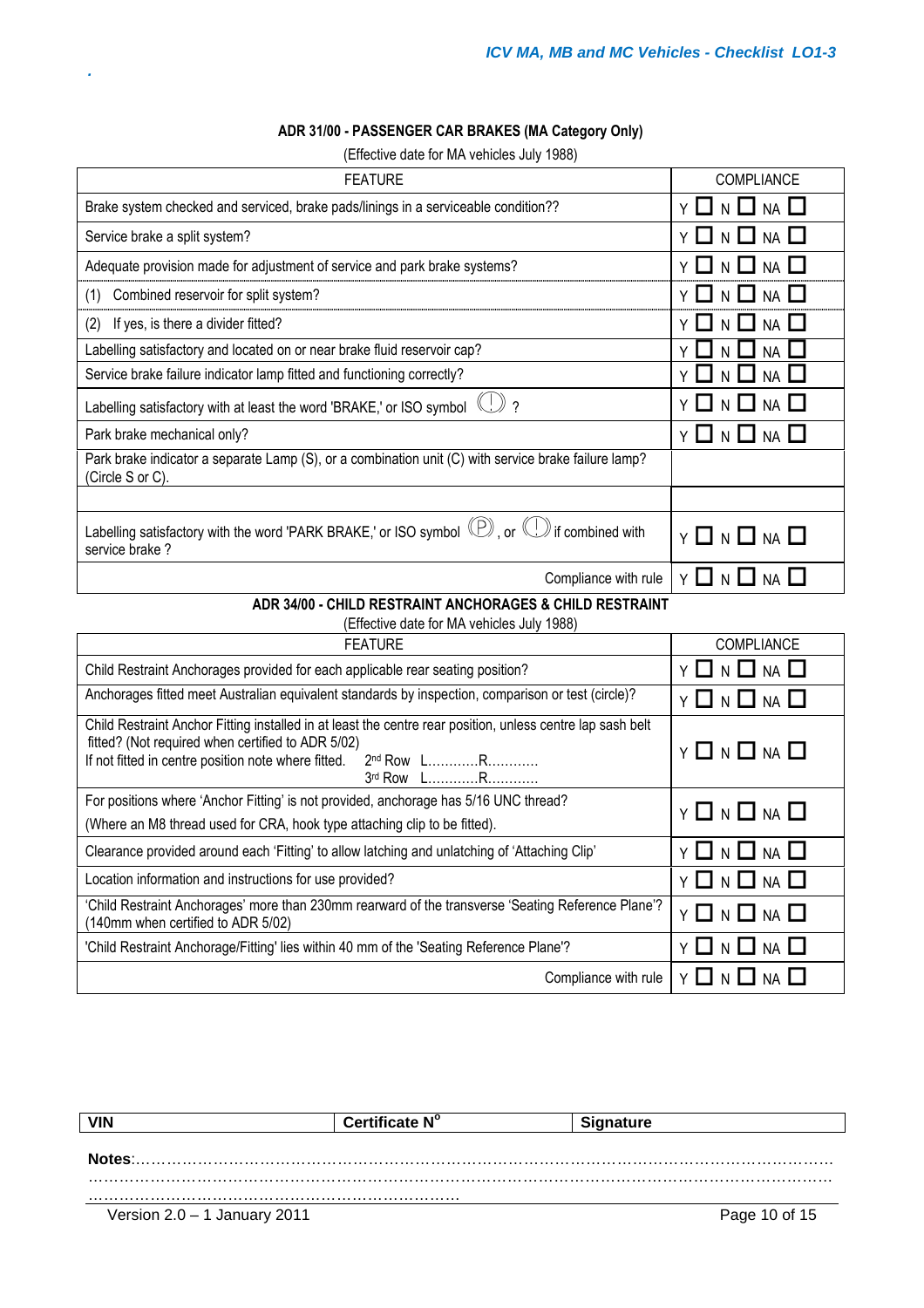| (Effective date July 1988)                                                                                                 |                                        |  |
|----------------------------------------------------------------------------------------------------------------------------|----------------------------------------|--|
| <b>FEATURE</b>                                                                                                             | COMPLIANCE                             |  |
| Service brake system serviced, disc pads/linings in serviceable condition on all wheels?                                   | N $\square$ NA $\square$<br>$Y \Box$   |  |
| Secondary brake system provided?                                                                                           | $N$ $\Box$<br>- 1<br>$NA$ $\Box$       |  |
| If service brake is hydraulic, is it a split system?                                                                       | <b>NA</b><br>N                         |  |
| (1) Combined reservoir for split system?                                                                                   | $\mathsf{N}$<br><b>NA</b>              |  |
| (2) If yes, is there a divider fitted?                                                                                     | <b>NA</b>                              |  |
| Label on or near brake fluid reservoir cap?                                                                                | <b>NA</b><br>ΥI<br>N I<br>- 1          |  |
| Service brake failure indicator:                                                                                           |                                        |  |
| Provided?<br>(1)                                                                                                           | N LI<br><b>NA</b>                      |  |
| Lamp activation satisfactory?<br>(2)                                                                                       | $\overline{N}$<br><b>NA</b>            |  |
| Labelling satisfactory with at least the word 'BRAKE', or ISO symbol (U)<br>(3)                                            | $\Box$ n $\Box$ na $\Box$              |  |
| Audible indicator provided with single brake power unit?                                                                   | <b>NA</b><br>YЦ<br>$\mathsf{N}$<br>- 1 |  |
| For system with brake power units, is a separate gauge provided for each reservoir?                                        | Y □ N □ NA □                           |  |
| Park Brake.                                                                                                                |                                        |  |
| Retention in applied position mechanical?<br>(1)                                                                           | $N$ $\Box$<br>YП<br>NA                 |  |
| Control separate from service brake?<br>(2)                                                                                | $\mathsf{N}$<br><b>NA</b>              |  |
| Min of 2 separate and distinct movements to release?<br>(3)                                                                | N I<br><b>NA</b><br>ΥI                 |  |
| IF NA is it designed to minimise the possibility of inadvertent release?                                                   | N $\Box$ Na $\Box$<br>YП               |  |
| (1) Park brake indicator a separate lamp (S), or a combined unit (C) with service brake failure lamp?<br>(indicate S or C) | $Y \ \Box \ N \ \Box \ N \ A \ \Box$   |  |
| (2) Labelling satisfactory with the word 'PARK BRAKE', 'PARKING BRAKE', or $\mathbb{(P)}$ or $\mathbb C$                   | Y LI N LI NA LI                        |  |
| Compliance with rule<br>ΥI<br>N<br><b>NA</b>                                                                               |                                        |  |
| ADR 36/00 - EXHAUST EMISSION CONTROL FOR HEAVY DUTY VEHICLES (MB & MC CATEGORY ONLY, OVER 2.7t GVM)                        |                                        |  |

### **ADR 35/00- COMMERCIAL VEHICLE BRAKE SYSTEMS (MB & MC CATEGORY ONLY)**

(Effective date July 1988)

| <b>FEATURE</b>                                                         | <b>COMPLIANCE</b>                                        |
|------------------------------------------------------------------------|----------------------------------------------------------|
| Access to idle air/fuel mixture screw?                                 | │ ⋎ <b>□</b> N <b>□</b> N □                              |
| Engine emission IM240 test conducted (test report attached)? (delayed) | ▏⋎ <b>□</b> N <b>□</b> N □                               |
|                                                                        | Compliance with rule $  \vee \Box \wedge \Box$ NA $\Box$ |

| <b>VIN</b>                     | Certificate N° | <b>Signature</b> |
|--------------------------------|----------------|------------------|
|                                |                |                  |
| Notes:                         |                |                  |
|                                |                |                  |
|                                |                |                  |
| Version $2.0 - 1$ January 2011 |                | Page 11 of 15    |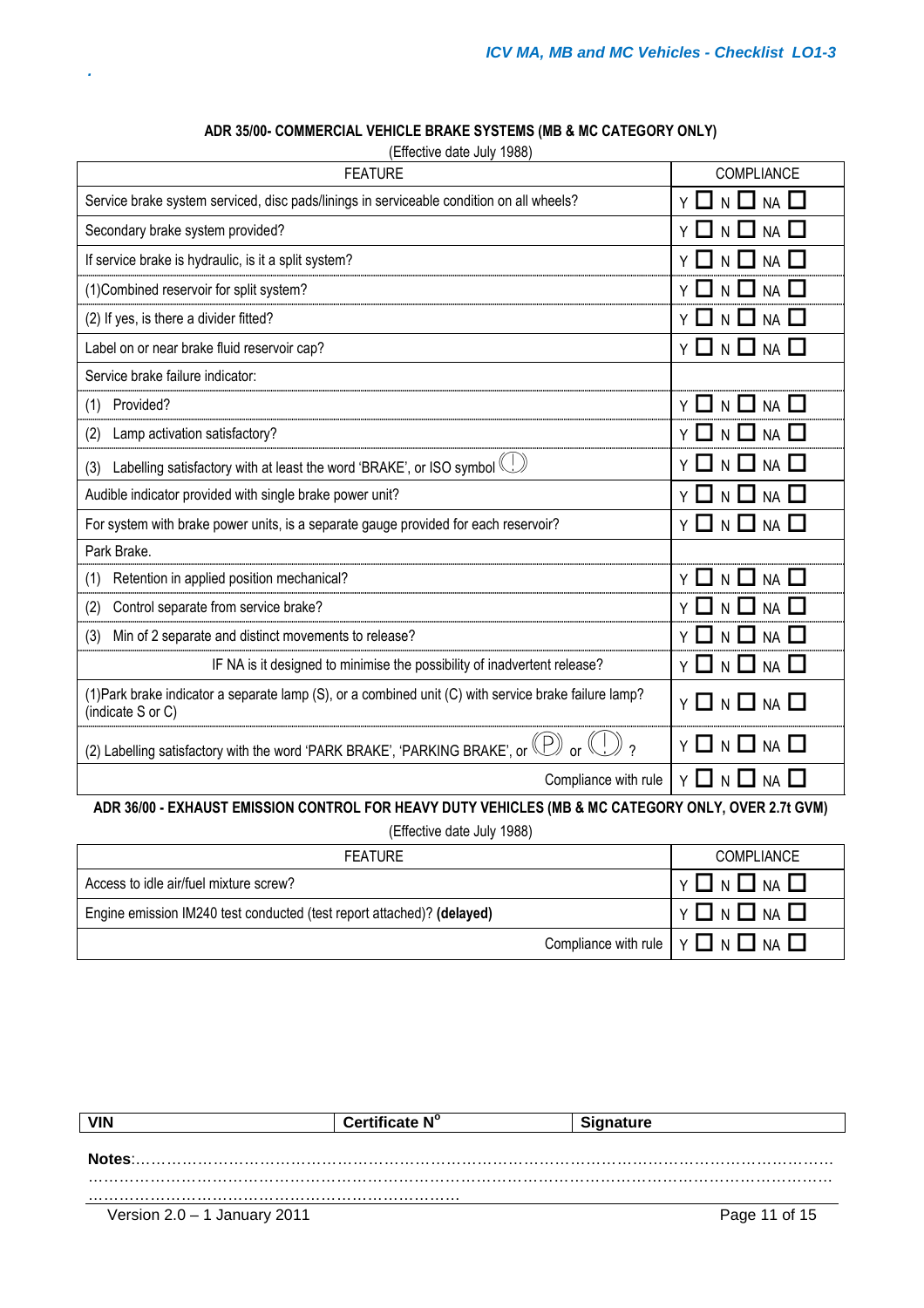#### **ADR 37/00 - EMISSION CONTROL FOR LIGHT VEHICLES (MA, MB1 & MC1 CATEGORY ONLY UNDER 2.7t GVM)** (Effective date for MA vehicles July 1988)

*.*

| <b>FEATURE</b>                                                                                               | <b>COMPLIANCE</b>                                                        |
|--------------------------------------------------------------------------------------------------------------|--------------------------------------------------------------------------|
| Readily visible unleaded fuel label affixed near petrol filler inlet(s) or filler cap(s) marked?             | $Y \square N \square NA \square$                                         |
| Filler neck internal diameter more than 21.30 mm and less than 23.6 mm (for unleaded petrol nozzle<br>only)? | $Y \Box N \Box NA \Box$                                                  |
| Satisfactory label fitted in engine compartment?                                                             | $Y \Box N \Box NA \Box$                                                  |
| Catalytic converter fitted?                                                                                  | $Y \Box N \Box NA \Box$                                                  |
| Engine emission IM240 test conducted (test report attached)? (delayed)                                       | $Y \Box N \Box NA \Box$                                                  |
|                                                                                                              | Compliance with rule $\vert \gamma \square \vert_N \square$ NA $\square$ |

## **ADR 41/00 - MANDATORY OPERATION ON UNLEADED PETROL (MB2 & MC2 CATEGORY ONLY, OVER 2.7t GVM)**

| (Effective date July 1988) |
|----------------------------|
|----------------------------|

| <b>FEATURE</b>                                                                                               | <b>COMPLIANCE</b>                                        |
|--------------------------------------------------------------------------------------------------------------|----------------------------------------------------------|
| Satisfactory unleaded fuel label affixed near petrol filler inlet(s)?                                        | ∣Y 囗 N 囗 NA 囗                                            |
| Filler neck internal diameter more than 21.30 mm and less than 23.6 mm (for unleaded petrol nozzle<br>only)? | ▎ <sup></sup> ▎▊ <sub></sub> ▏▊▕▏▊                       |
|                                                                                                              | Compliance with rule $ Y \square N \square$ NA $\square$ |

### **ADR 42/04 - GENERAL SAFETY REQUIREMENTS**

(Effective date for MA vehicles July 1988)

This rule covers safety requirements for design and construction to ensure safe operation.

| <b>FEATURE</b>                                                                                                   | <b>COMPLIANCE</b>                |
|------------------------------------------------------------------------------------------------------------------|----------------------------------|
| <b>BONNET LATCHING</b>                                                                                           | $Y \square N \square NA \square$ |
| If bonnet front opening, is a second latching position provided?                                                 |                                  |
| <b>CIGAR OR CIGARETTE LIGHTER</b>                                                                                | $Y \Box N \Box NA \Box$          |
| Activation possible only with switch in "accessory" or "engine on" position?                                     |                                  |
| <b>DIESEL ENGINES</b>                                                                                            | $Y \Box N \Box NA \Box$          |
| Device fitted to prevent inadvertent starting of engine?                                                         |                                  |
| <b>STEERING SYSTEM</b>                                                                                           | <b>Y □ N □ NA □</b>              |
| Steering wheel located centrally or to the right?                                                                | $Y \Box N \Box NA \Box$          |
| Steering wheel on left and vehicle is for personal use as per VSR Rule 21?                                       |                                  |
| <b>AUTOMATIC TRANSMISSION</b>                                                                                    |                                  |
| Fitted with automatic transmission?                                                                              | $Y \Box N \Box NA \Box$          |
| If YES:                                                                                                          |                                  |
| Starter inoperative in forward or reverse?                                                                       | Y □ N □ NA □                     |
| <b>EXHAUST OUTLETS</b>                                                                                           |                                  |
| Exhaust pipe extends at least 40 mm beyond rearmost unsealed joint of floor-pan?                                 | $Y \square N \square NA \square$ |
| Exhaust outlet within vehicle perimeter in plan?                                                                 |                                  |
| If exhaust discharges to the side of vehicle is it to the right side and downwards between 15 deg and            | Y □ N □ NA □                     |
| 45 deg to the horizontal?                                                                                        | Y ∐ N ∐ NA ∐                     |
| If the exhaust discharges to the rear of the vehicle, is it between 10 deg above and 45 deg below<br>horizontal? | $\Box$ n $\Box$ na $\Box$        |

| <b>VIN</b>                   | Certificate N° | <b>Signature</b> |  |
|------------------------------|----------------|------------------|--|
|                              |                |                  |  |
| Notes:                       |                |                  |  |
|                              |                |                  |  |
| Version 2.0 – 1 January 2011 |                | Page 12 of 15    |  |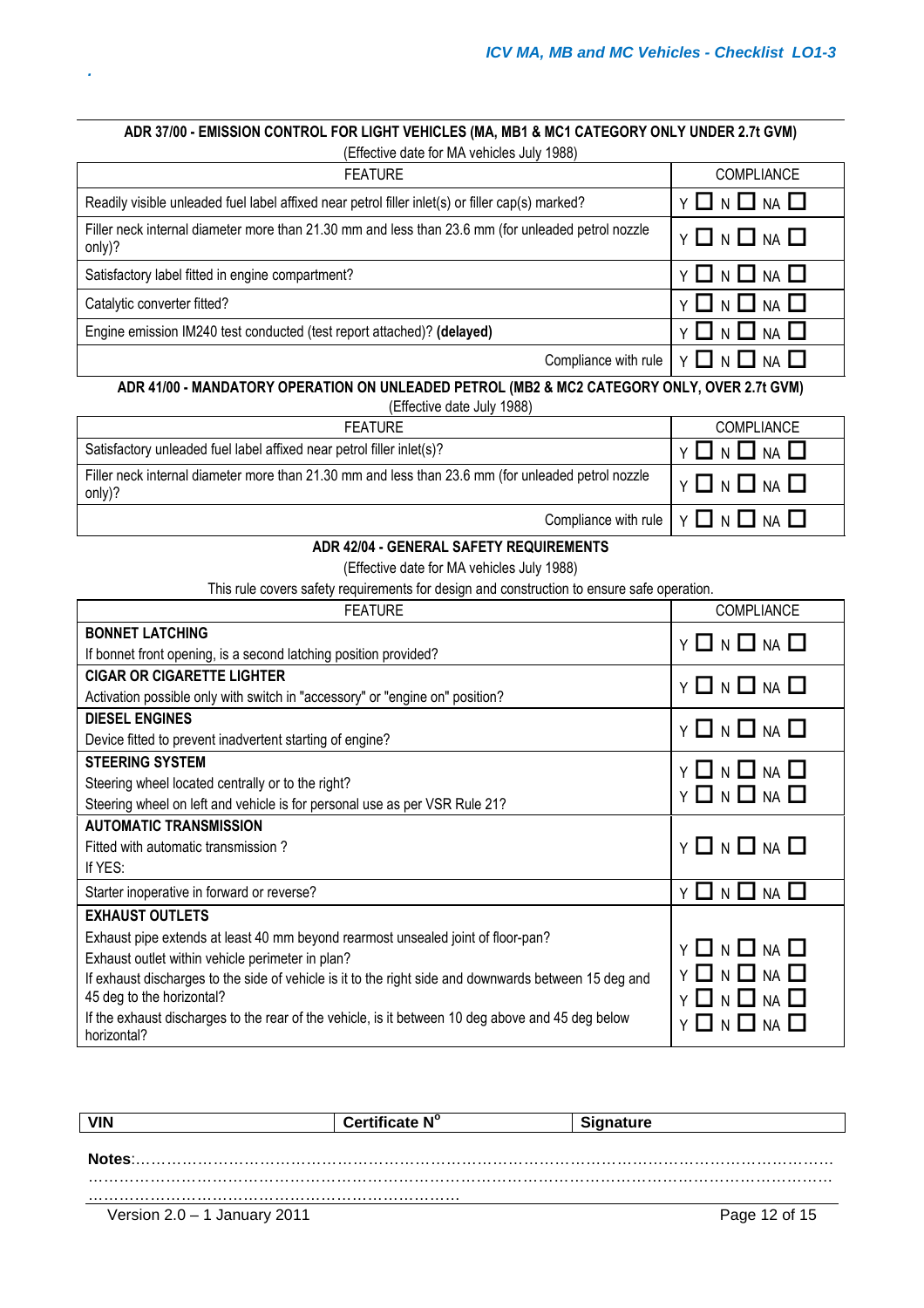| <b>EXTERNAL OR INTERNAL PROTRUSIONS</b>                                                                                                                                                                                                       |                                    |
|-----------------------------------------------------------------------------------------------------------------------------------------------------------------------------------------------------------------------------------------------|------------------------------------|
| Devoid of external or internal projections or sharp or pointed fittings?                                                                                                                                                                      | $Y \Box N \Box NA \Box$            |
| <b>FIELD OF VIEW</b>                                                                                                                                                                                                                          | $Y \Box N \Box NA \Box$            |
| Driver's view on either side and in all directions in front of the vehicle unobstructed?                                                                                                                                                      |                                    |
| <b>WHEEL GUARDS (MUDGUARDS)</b>                                                                                                                                                                                                               |                                    |
| Front and rear wheels shrouded by wheel guards that will:                                                                                                                                                                                     |                                    |
| Direct downwards stones, mud, ice and snow as far as practicable?<br>(1)                                                                                                                                                                      | N $\square$ NA $\square$<br>ΥI     |
| Prevent direct contact in collision?<br>(2)                                                                                                                                                                                                   | $Y \Box N \Box NA \Box$            |
| Provides cover at least as shown in Fig. 1 or 2 of ADR 42/00 as applicable? (Fig. 1 for<br>(3)<br>category MA, Fig. 2 for MB and MC)?                                                                                                         | $Y \ \Box \ N \ \Box \ N A \ \Box$ |
| For MB and MC Category only                                                                                                                                                                                                                   |                                    |
| If mud-flaps are required to meet requirements of clause 15.2.2: do mud-flaps reach a point not higher<br>than 230 mm above the ground for vehicles other than off-road vehicles, and 300 mm for vehicles<br>designed for off-road operation? | $Y \Box N \Box NA \Box$            |
| TELEVISION AND VISUAL DISPLAY UNITS                                                                                                                                                                                                           |                                    |
| Television receiver visual display monitor fitted?<br>If YES:                                                                                                                                                                                 | $Y \Box N \Box NA \Box$            |
| Obstruction of driver's vision and impediment to driver or passenger movement prevented?                                                                                                                                                      | $Y \Box N \Box NA \Box$            |
| Driver's visibility of images other than for driver's aid prevented?                                                                                                                                                                          | Y 囗 N 囗 NA 囗                       |
| <b>WINDOWS AND VENTILATION</b>                                                                                                                                                                                                                |                                    |
| Can at least half of the windows be opened?                                                                                                                                                                                                   | $Y \square N \square M \square$    |
| If NA:                                                                                                                                                                                                                                        |                                    |
| Is alternative ventilation adequate?                                                                                                                                                                                                          | $Y \Box N \Box NA \Box$            |
| Power for power windows available only through use of                                                                                                                                                                                         | $Y \Box N \Box NA \Box$            |
| key? Except                                                                                                                                                                                                                                   |                                    |
| When the key has been removed windows remain operational for not more than 45 seconds?                                                                                                                                                        | <b>Y 囗 N 囗 NA 囗</b>                |
| If the driver's door is operated within the 45 second period, windows remain operational for not<br>more than a further 45 seconds                                                                                                            | $Y \square N \square NA \square$   |
| If power windows continue to operate with the key removed is an automatic reverse function<br>incorporated?                                                                                                                                   | $Y \Box N \Box NA \Box$            |
| Are all the switches for the rear power windows in close proximity of the driver?                                                                                                                                                             | $Y \Box N \Box NA \Box$            |
| IF NA, is there design features to enable the driver to turn off the rear window switches and to initiate<br>the opening of the rear windows?                                                                                                 | $Y \Box N \Box NA \Box$            |
| Windows other than for the driver's position provided with momentary type switches or valves?                                                                                                                                                 | $Y \square N \square NA \square$   |
| <b>WARNING DEVICE AUDIBLE</b>                                                                                                                                                                                                                 | $Y \Box N \Box NA \Box$            |
| Fitted with at least one horn with constant amplitude and frequency characteristics?                                                                                                                                                          |                                    |
| <b>DEMISTING OF WINDSCREENS</b>                                                                                                                                                                                                               | <b>Y □ N □ NA □</b>                |
| Is a device fitted to remove condensed moisture from the windscreen?                                                                                                                                                                          |                                    |
| <b>WINDSCREEN WIPERS AND WASHERS</b>                                                                                                                                                                                                          |                                    |
| Is a power driven windscreen wiping system fitted?<br>(1)                                                                                                                                                                                     | $NA$ $\Box$<br>N                   |
| Is a windscreen washing system, which directs water onto the swept area fitted?<br>(2)                                                                                                                                                        | $NA$ $\Box$                        |
| Is the device/s for operating the wipers and washers within easy reach of the driver?<br>(3)                                                                                                                                                  | $NA$ $\Box$<br>- 1                 |

|                              | Certificate N° | <b>Signature</b> |
|------------------------------|----------------|------------------|
|                              |                |                  |
| Notes:                       |                |                  |
|                              |                |                  |
| Version 2.0 - 1 January 2011 |                | Page 13 of 15    |
|                              |                |                  |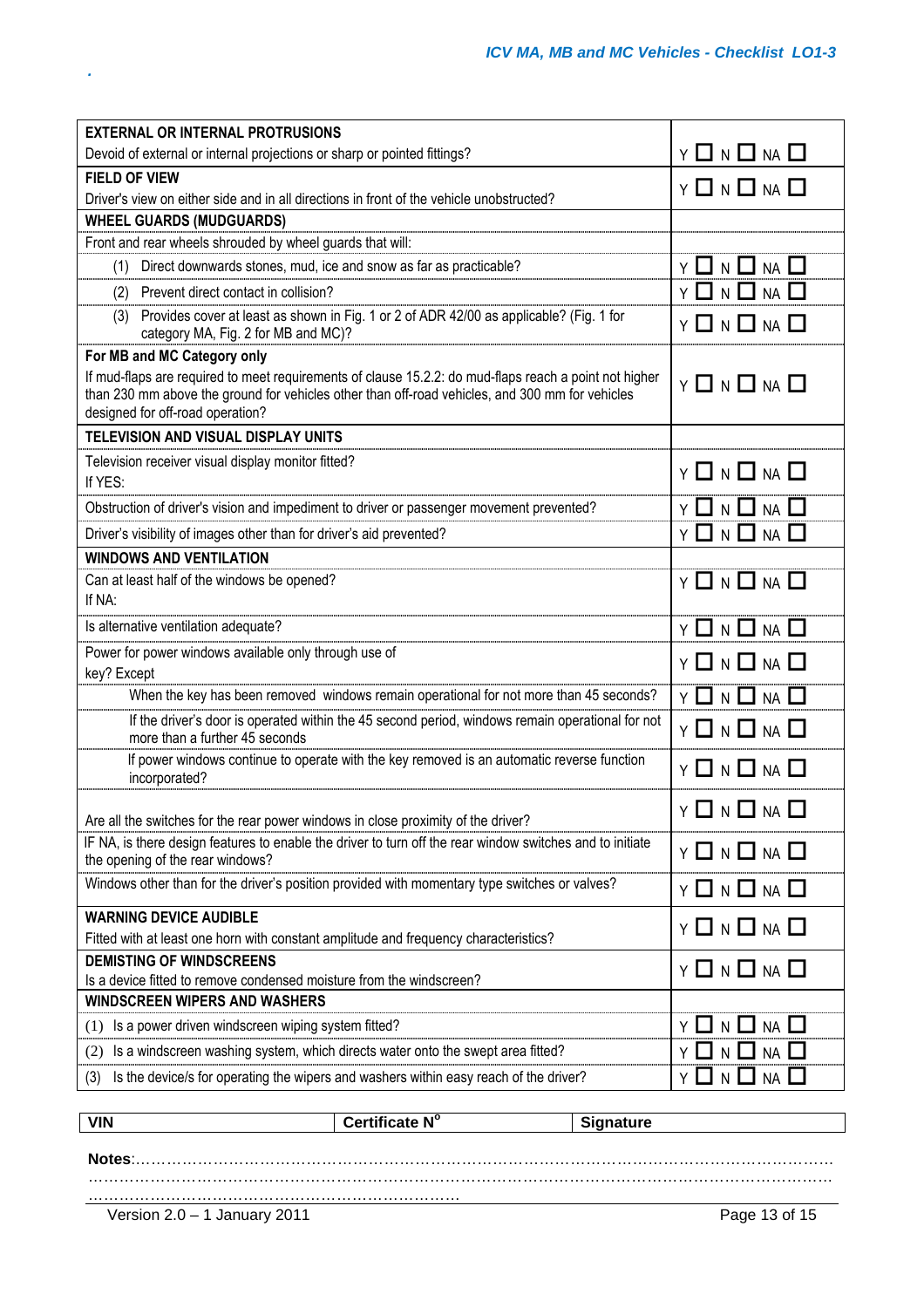| <b>TYRE AND RIM SELECTION</b>                                                                       |                           |
|-----------------------------------------------------------------------------------------------------|---------------------------|
| Is a tyre placard fitted?                                                                           | YIINIINAII                |
| Does the placard contains the following information:                                                |                           |
| Manufacturers recommended tyre size?<br>(1)                                                         | Y O N U NA U              |
| Recommended cold inflation pressures in Kpa?<br>(2)                                                 | I I N I I NA I I          |
| Recommended load rating and speed category?<br>(3)                                                  | $\Box$ n $\Box$ na $\Box$ |
| Maximum load rating and speed category of tyre fitted equal to or greater than that on the placard? | Y LI N LI NA LI           |
| Are all tyres on the placard included on the RVD?                                                   | $\Box N \Box NA$          |
|                                                                                                     | #                         |
| Compliance with rule $\vert \gamma \vert$ $\vert \bot \vert$ N                                      |                           |

## **ADR 43/01 - VEHICLE CONFIGURATION & MARKING**

(Effective date for MA vehicles July 1988)

| <b>FEATURE</b>                                                                                          | <b>COMPLIANCE</b>         |
|---------------------------------------------------------------------------------------------------------|---------------------------|
| <b>ENGINE NUMBER</b>                                                                                    |                           |
| Engine number stamped, legible and satisfactorily located?                                              | YIINIINAII                |
| Engine number be readily seen when engine installed in vehicle?                                         | $\Box$ n $\Box$ na $\Box$ |
| <b>REGISTRATION PLATES</b>                                                                              |                           |
| All parts of front and rear number plate (made as per Fig. 1 of ADR43/00) below 1300 mm from<br>ground? | $Y \Box N \Box NA \Box$   |
| No part of front and rear number plate obscured by any part of or equipment on the vehicle?             | $Y \Box N \Box NA$        |
| <b>PROJECTION OF EQUIPMENT</b><br>All front and rear projections of equipment less than 1200 mm?        | $Y \Box N \Box NA$        |
| Compliance with rule                                                                                    | YLINLINALI                |

## **ADR 44/02 - SPECIFIC PURPOSE VEHICLE REQUIREMENTS**

(Effective date for MA vehicles July 1988)

| <b>FEATURE</b>                                                                                                                | <b>COMPLIANCE</b>       |
|-------------------------------------------------------------------------------------------------------------------------------|-------------------------|
| <b>L.P.G. FUELLED VEHICLES</b>                                                                                                |                         |
| Vehicle clearly permanently marked in a conspicuous position within the engine compartment with the<br>following information? | $Y \Box N \Box NA \Box$ |
| (1) Installed as per AS1425-1989?                                                                                             | Y □ N □ NA □            |
| (2) Identification of the installer? (If not the same as the manufacture, note details).                                      | $Y \Box N \Box NA \Box$ |
| (3) Date of installation?                                                                                                     | Y O N O NA O            |
| Are labels to be affixed to registration plates and supplied for inspection, at least 25 mm square and<br>red in colour?      | $Y \Box N \Box NA \Box$ |
| <b>BONNET LATCHING</b>                                                                                                        | $Y \Box N \Box NA \Box$ |
| If bonnet front opening, is a second latching position provided?                                                              |                         |
| <b>CIGAR OR CIGARETTE LIGHTER</b>                                                                                             | $Y \Box N \Box NA \Box$ |
| Activation possible only with switch in "accessory" or "engine on" position?                                                  |                         |

| VIN                          | Certificate N $^\circ$ | qnature       |
|------------------------------|------------------------|---------------|
|                              |                        |               |
| Notes:                       |                        |               |
|                              |                        |               |
|                              |                        |               |
| Version 2.0 - 1 January 2011 |                        | Page 14 of 15 |